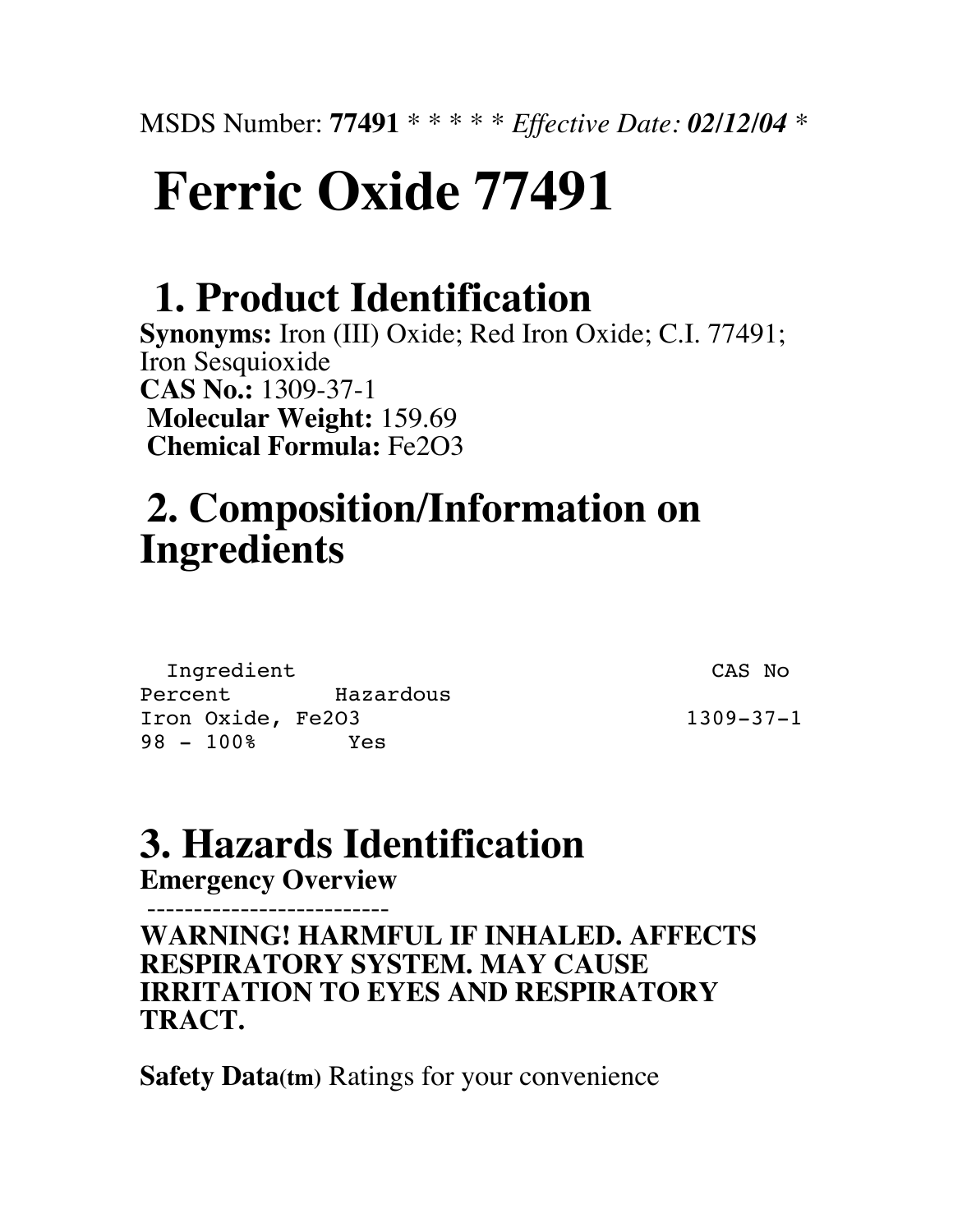----------------------------------------------------------- Health Rating: 1 - Slight Flammability Rating: 0 - None Reactivity Rating: 1 - Slight Contact Rating: 1 - Slight Lab Protective Equip: Eye protection/labcoat Storage: General Storage

------------------------------------

-----------------------------------------------------------------------

### **Potential Health Effects**

----------------------------------

### **Inhalation:**

 May cause irritation to the respiratory tract. Symptoms may include coughing and shortness of breath.

#### **Ingestion:**

 Extremely large oral dosages may produce gastrointestinal disturbances.

### **Skin Contact:**

No adverse effects expected.

### **Eye Contact:**

May cause mechanical irritation.

### **Chronic Exposure:**

 Long-term inhalation exposure to iron has resulted in mottling of the lungs, a condition referred to as siderosis. This is considered a benign pneumoconiosis and does not ordinarily cause significant physiological impairment. Long term eye exposures may stain the eyes and leave a "rust ring".

### **Aggravation of Pre-existing Conditions:**

 Persons with impaired respiratory function may be more susceptible to the effects of the substance.

# **4. First Aid Measures**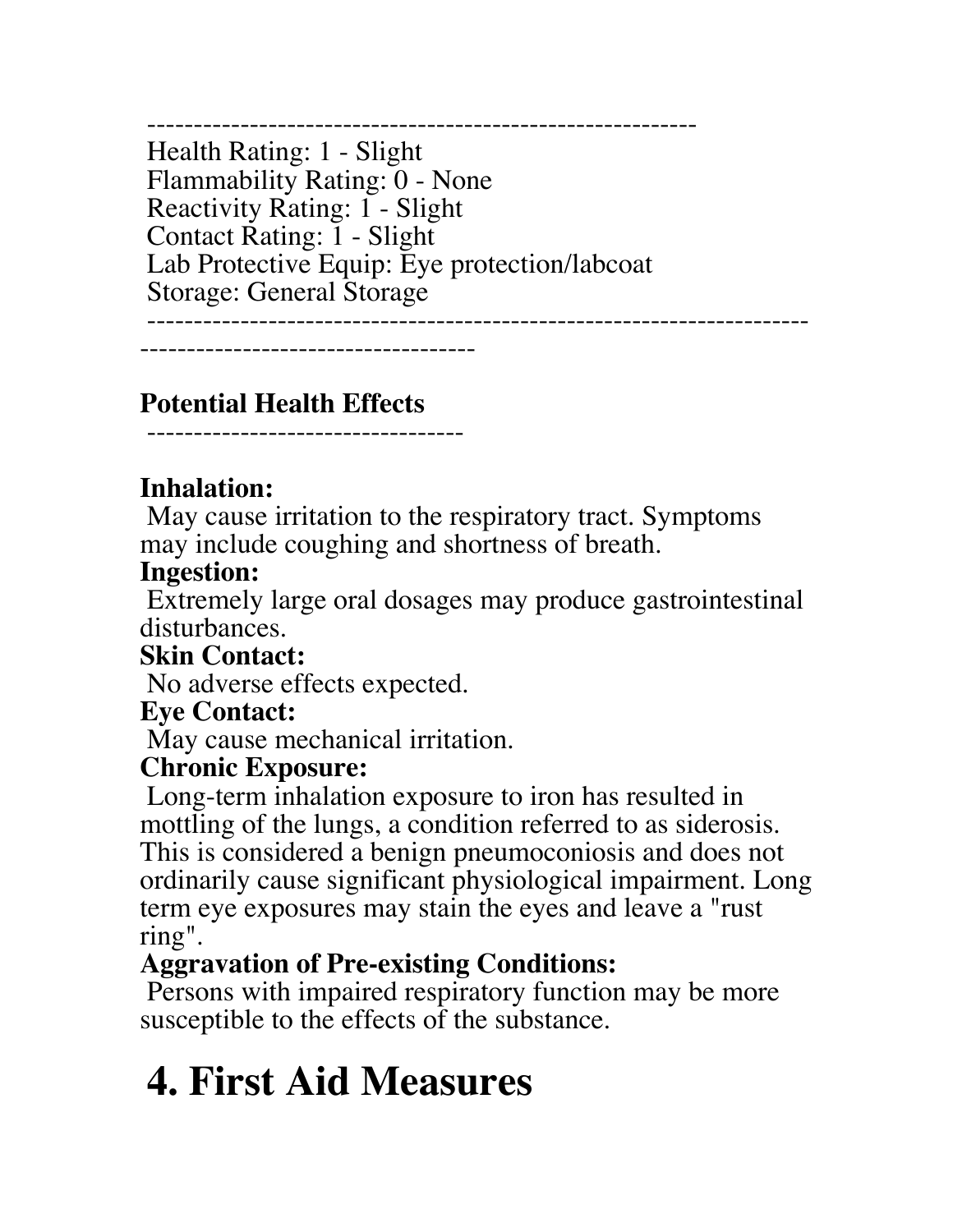### **Inhalation:**

 Remove to fresh air. Get medical attention for any breathing difficulty.

### **Ingestion:**

 If large amounts were swallowed, give water to drink and get medical advice.

### **Skin Contact:**

 Wash exposed area with soap and water. Get medical advice if irritation develops.

### **Eye Contact:**

 Immediately flush eyes with plenty of water for at least 15 minutes, lifting upper and lower eyelids occasionally. Get medical attention if irritation persists.

# **5. Fire Fighting Measures**

### **Fire:**

Not expected to be a fire hazard.

### **Explosion:**

No information found.

### **Fire Extinguishing Media:**

 Use any means suitable for extinguishing surrounding fire. **Special Information:**

 In the event of a fire, wear full protective clothing and NIOSH-approved self-contained breathing apparatus with full facepiece operated in the pressure demand or other positive pressure mode.

# **6. Accidental Release Measures**

 Ventilate area of leak or spill. Wear appropriate personal protective equipment as specified in Section 8. Spills: Pick up and place in a suitable container for reclamation or disposal, using a method that does not generate dust.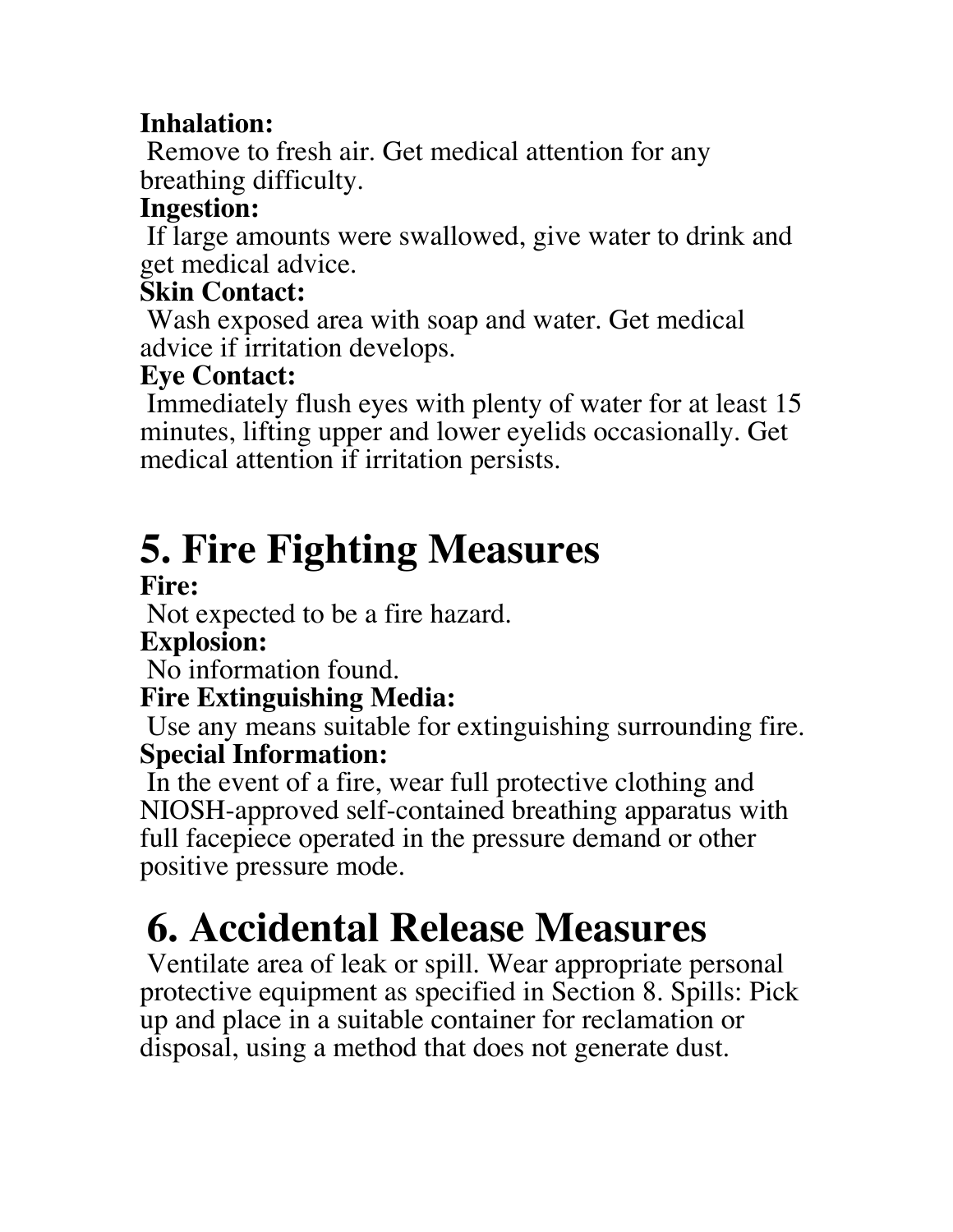# **7. Handling and Storage**

 Keep in a tightly closed container, stored in a cool, dry, ventilated area. Protect against physical damage. Containers of this material may be hazardous when empty since they retain product residues (dust, solids); observe all warnings and precautions listed for the product.

### **8. Exposure Controls/Personal Protection**

### **Airborne Exposure Limits:**

 - OSHA Permissible Exposure Limit (PEL) - Iron oxide fume: 10 mg/m3

- ACGIH Threshold Limit Value (TLV) -

 Iron oxide dust and fume (Fe2O3) as Fe: 5 mg/m3 (TWA), inhalable particulate;

for particulate matter containing no asbestos and  $\lt 1\%$ crystalline silica.

A4 - Not classifiable as a human carcinogen.

### **Ventilation System:**

 A system of local and/or general exhaust is recommended to keep employee exposures below the Airborne Exposure Limits. Local exhaust ventilation is generally preferred because it can control the emissions of the contaminant at its source, preventing dispersion of it into the general work area. Please refer to the ACGIH document, *Industrial Ventilation, A Manual of Recommended Practices*, most recent edition, for details.

### **Personal Respirators (NIOSH Approved):**

 If the exposure limit is exceeded and engineering controls are not feasible, a half facepiece particulate respirator (NIOSH type N95 or better filters) may be worn for up to ten times the exposure limit or the maximum use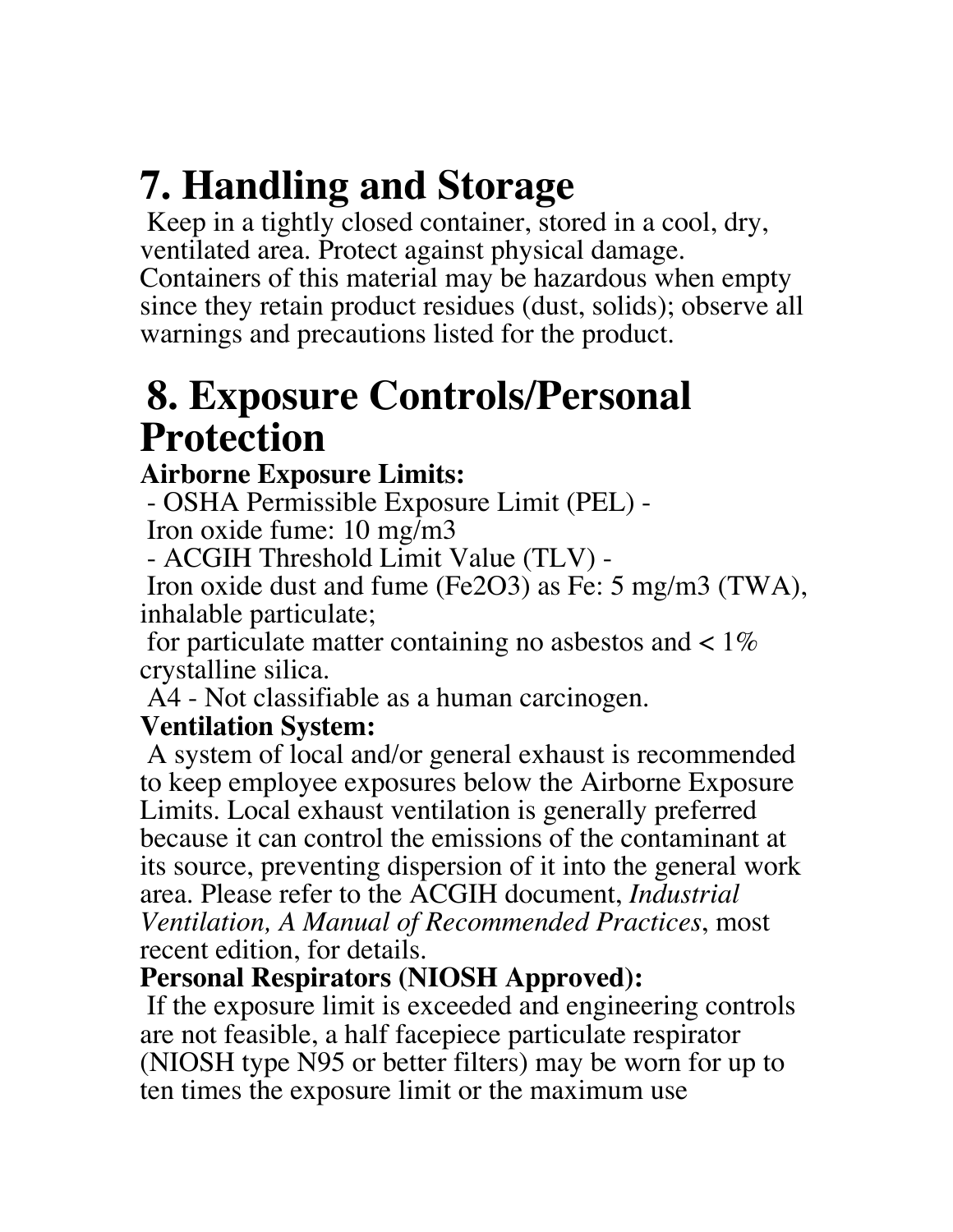concentration specified by the appropriate regulatory agency or respirator supplier, whichever is lowest.. A fullface piece particulate respirator (NIOSH type N100 filters) may be worn up to 50 times the exposure limit, or the maximum use concentration specified by the appropriate regulatory agency, or respirator supplier, whichever is lowest. If oil particles (e.g. lubricants, cutting fluids, glycerine, etc.) are present, use a NIOSH type R or P filter. For emergencies or instances where the exposure levels are not known, use a full-facepiece positive-pressure, airsupplied respirator. WARNING: Air-purifying respirators do not protect workers in oxygen-deficient atmospheres. **Skin Protection:**

Wear protective gloves and clean body-covering clothing. **Eye Protection:**

 Use chemical safety goggles. Maintain eye wash fountain and quick-drench facilities in work area.

# **9. Physical and Chemical Properties**

#### **Appearance:**

 Reddish-brown powder. **Odor:** No information found. **Solubility:** Negligible  $(< 0.1\%)$ **Specific Gravity:** 5.24 **pH:** No information found. **% Volatiles by volume @ 21C (70F):**  $\mathbf{0}$ **Boiling Point:** No information found. **Melting Point:**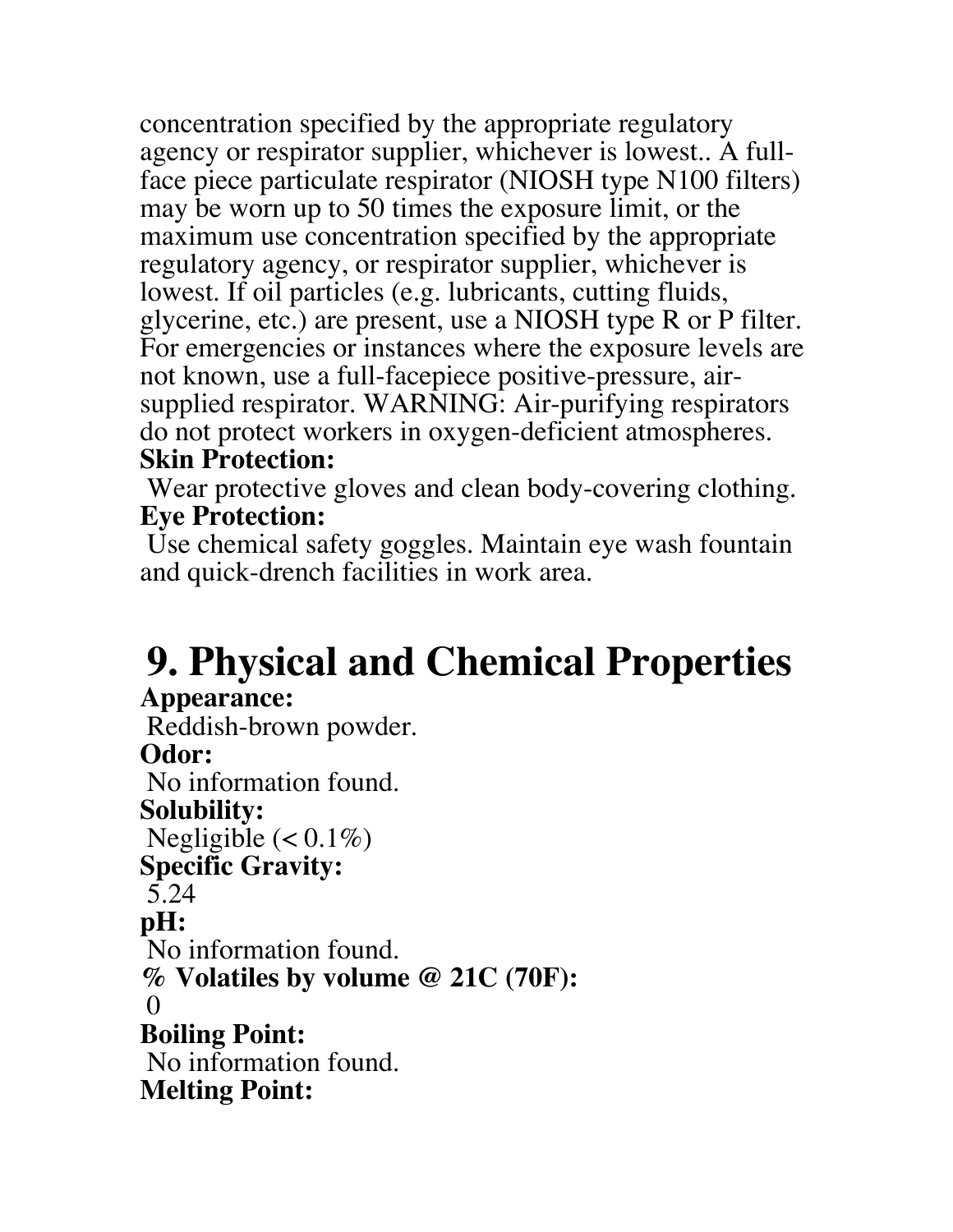1565C (2849F) **Vapor Density (Air=1):** Not applicable. **Vapor Pressure (mm Hg):** Not applicable. **Evaporation Rate (BuAc=1):** No information found.

### **10. Stability and Reactivity Stability:**

 Stable under ordinary conditions of use and storage. **Hazardous Decomposition Products:** No information found. **Hazardous Polymerization:** Will not occur.

**Incompatibilities:**

 Carbon monoxide, hydrazine, calcium hypochloride, performic acid, bromine pentafluoride.

**Conditions to Avoid:**

Incompatibles.

## **11. Toxicological Information**

 No LD50/LC50 information found relating to normal routes of occupational exposure. Investigated as a tumorigen.

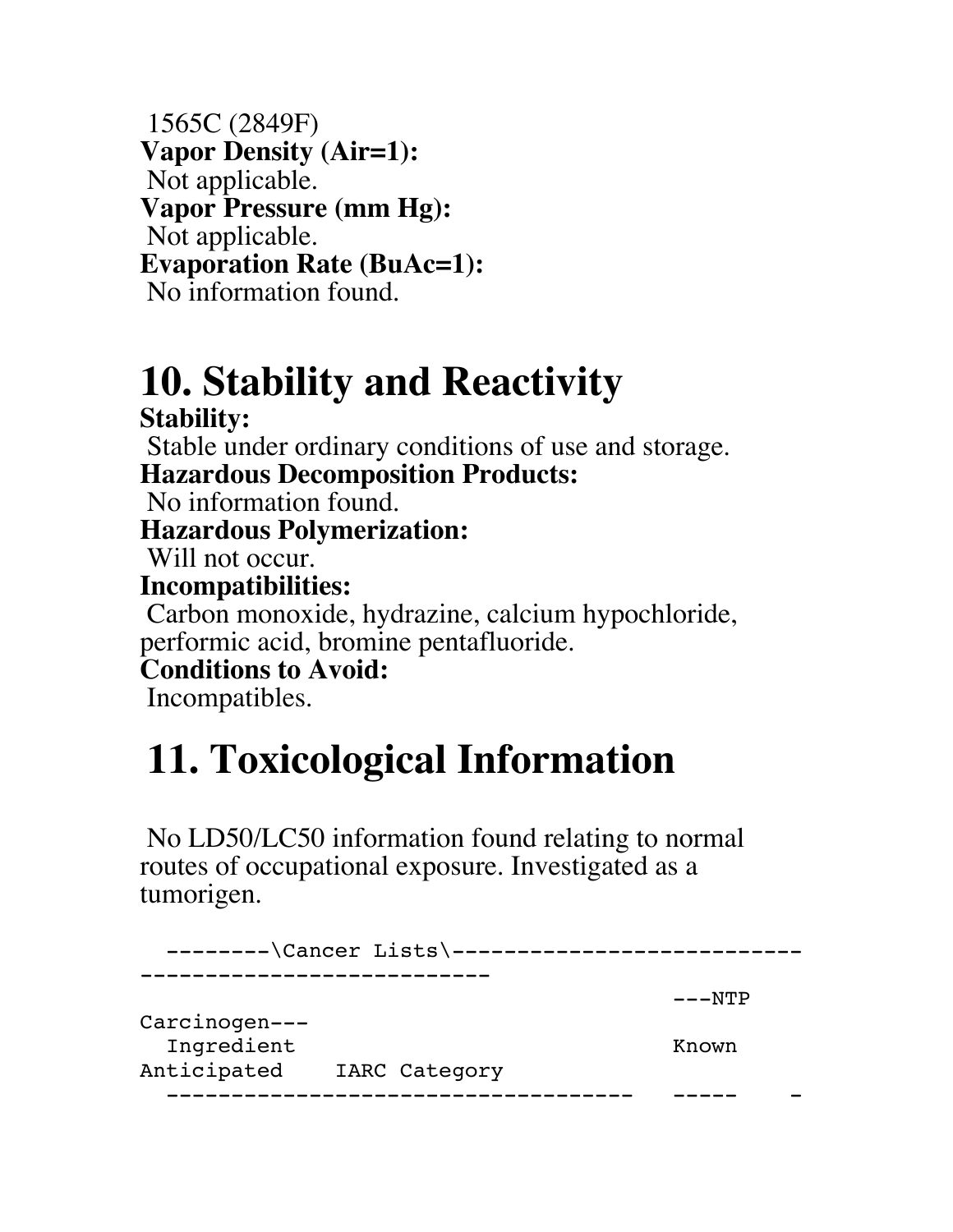```
---------- -------------
  Iron Oxide, Fe2O3 (1309-37-1) No
No 3
```
## **12. Ecological Information**

**Environmental Fate:** No information found. **Environmental Toxicity:** No information found.

# **13. Disposal Considerations**

 Whatever cannot be saved for recovery or recycling should be managed in an appropriate and approved waste disposal facility. Processing, use or contamination of this product may change the waste management options. State and local disposal regulations may differ from federal disposal regulations. Dispose of container and unused contents in accordance with federal, state and local requirements.

# **14. Transport Information**

Not regulated.

## **15. Regulatory Information**

--------\Chemical Inventory Status - Part 1\--------------------------------- Ingredient TSCA EC Japan Australia ----------------------------------------------- ---- --- ----- --------- Iron Oxide, Fe2O3 (1309-37-1) Yes Yes Yes Yes --------\Chemical Inventory Status - Part 2\---------------------------------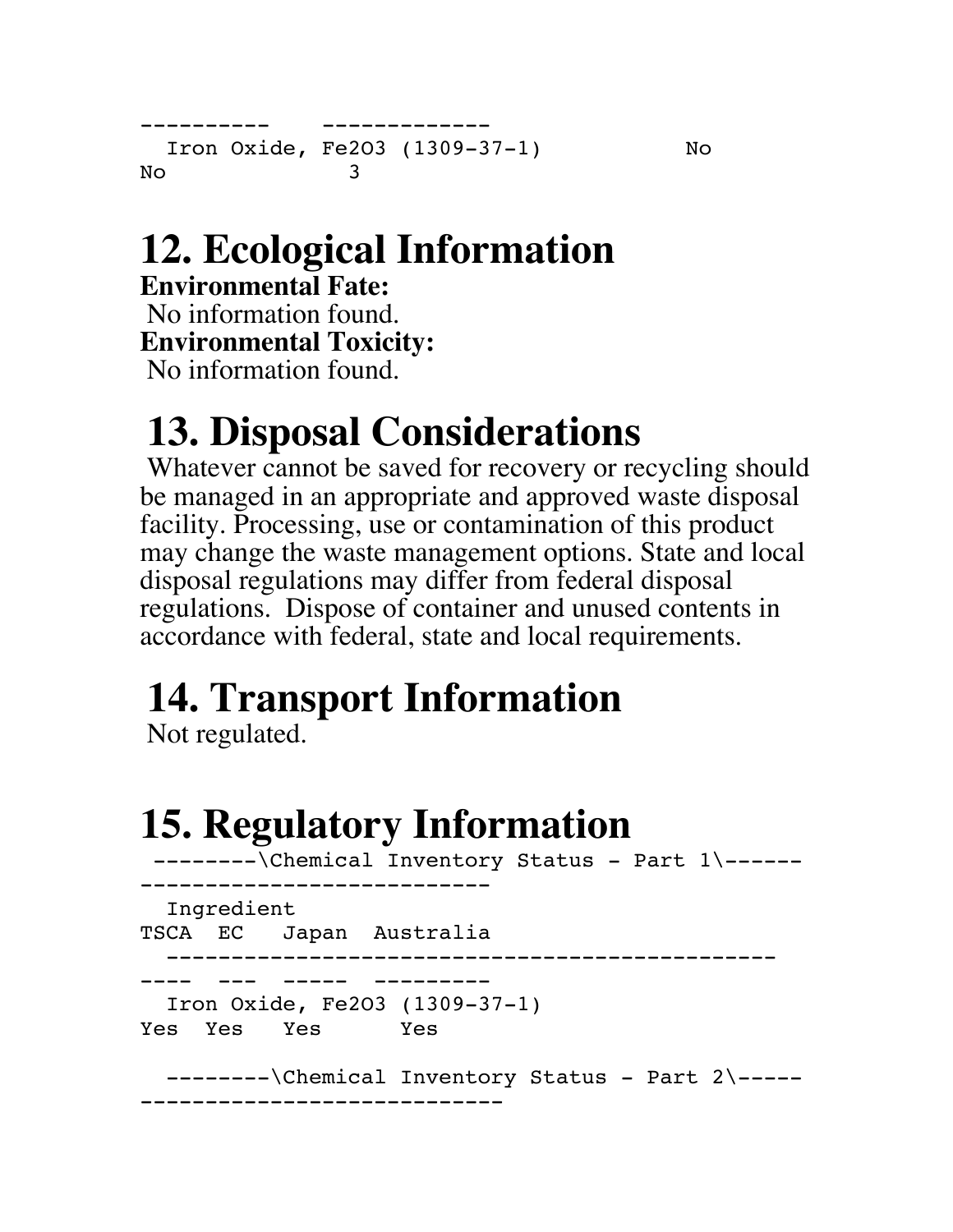--Canada-- Ingredient Korea DSL NDSL Phil. ----------------------------------------------- ----- --- ---- ----- Iron Oxide, Fe2O3 (1309-37-1) Yes Yes No Yes --------\Federal, State & International Regulations - Part 1\---------------- -SARA 302- ------SARA 313------ Ingredient RQ TPQ List Chemical Catg. ----------------------------------------- --- ----- ---- -------------- Iron Oxide, Fe2O3 (1309-37-1) No No No No --------\Federal, State & International Regulations - Part 2\---------------- $-RCRA -TSCA-$ Ingredient CERCLA 261.33 8(d) ----------------------------------------- ------ ------ ------ Iron Oxide, Fe2O3 (1309-37-1) No No No Chemical Weapons Convention: No TSCA 12(b): No CDTA: No SARA 311/312: Acute: Yes Chronic: Yes Fire: No Pressure: No Reactivity: No (Pure / Solid)

**Australian Hazchem Code:** None allocated.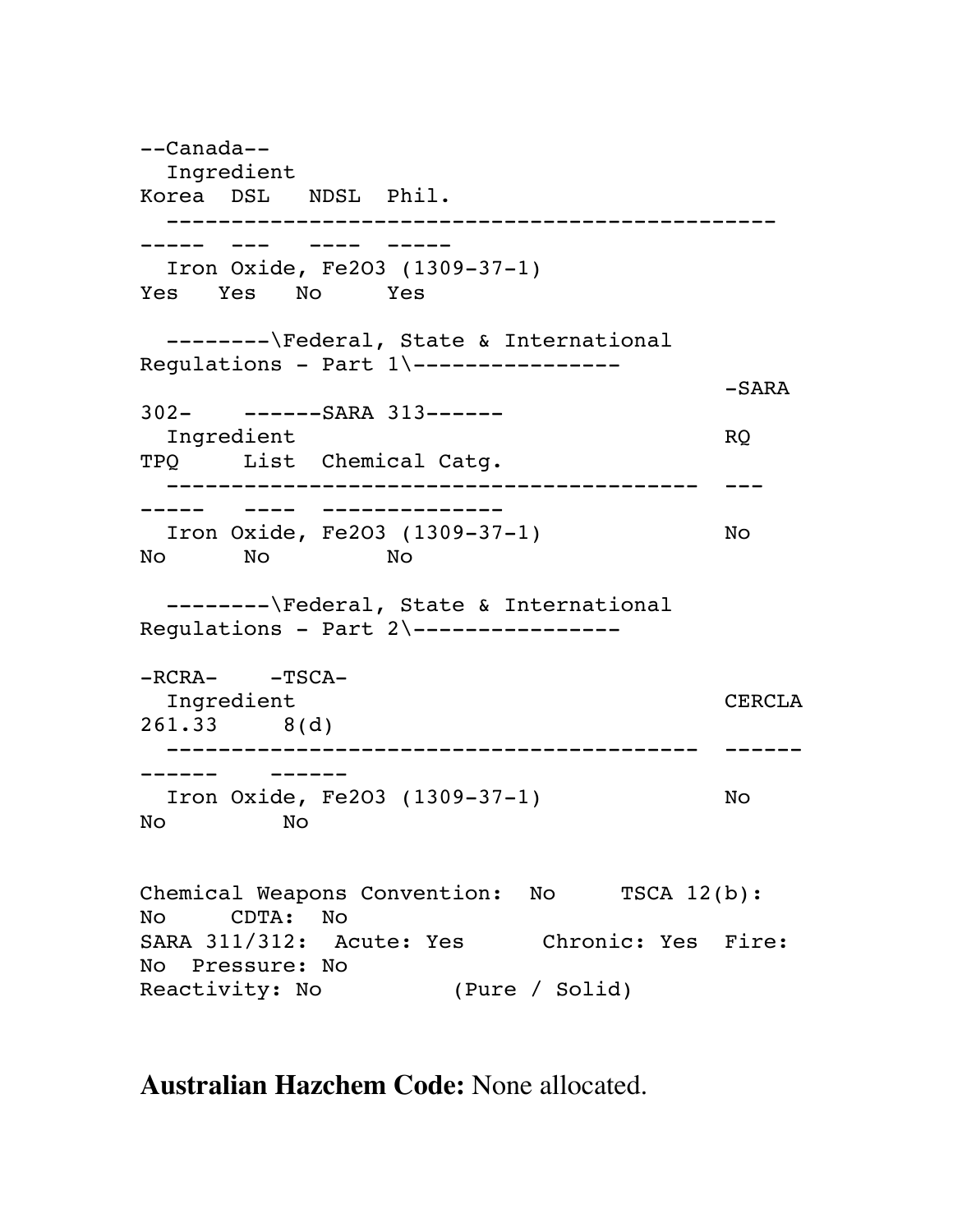#### **Poison Schedule:** None allocated. **WHMIS:**

 This MSDS has been prepared according to the hazard criteria of the Controlled Products Regulations (CPR) and the MSDS contains all of the information required by the CPR.

### **16. Other Information**

**NFPA Ratings:** Health: **1** Flammability: **0** Reactivity: **0 Label Hazard Warning:**

 WARNING! HARMFUL IF INHALED. AFFECTS RESPIRATORY SYSTEM. MAY CAUSE IRRITATION TO EYES AND RESPIRATORY TRACT.

### **Label Precautions:**

Avoid contact with eyes, skin and clothing.

Wash thoroughly after handling.

Avoid breathing dust.

Keep container closed.

Use only with adequate ventilation.

### **Label First Aid:**

 If inhaled, remove to fresh air. Get medical attention for any breathing difficulty. In case of eye contact, immediately flush eyes with plenty of water for at least 15

minutes. Get medical attention if irritation develops or persists.

### **Product Use:**

 Laboratory Reagent. **Revision Information:** No Changes. **Disclaimer:**

\*\*\*\*\*\*\*\*\*\*\*\*\*\*\*\*\*\*\*\*\*\*\*\*\*\*\*\*\*\*\*\*\*\*\*\*\*\*\*\*\*\*\*\*\*\*\*\*

\*\*\*\*\*\*\*\*\*\*\*\*\*\*\*\*\*\*\*\*\*\*\*\*\*\*\*\*\*\*\*\*\*\*\*\*\*\*\*\*\*\*\*\*\*\*\*\*

### **Kolorsource provides the information contained herein**